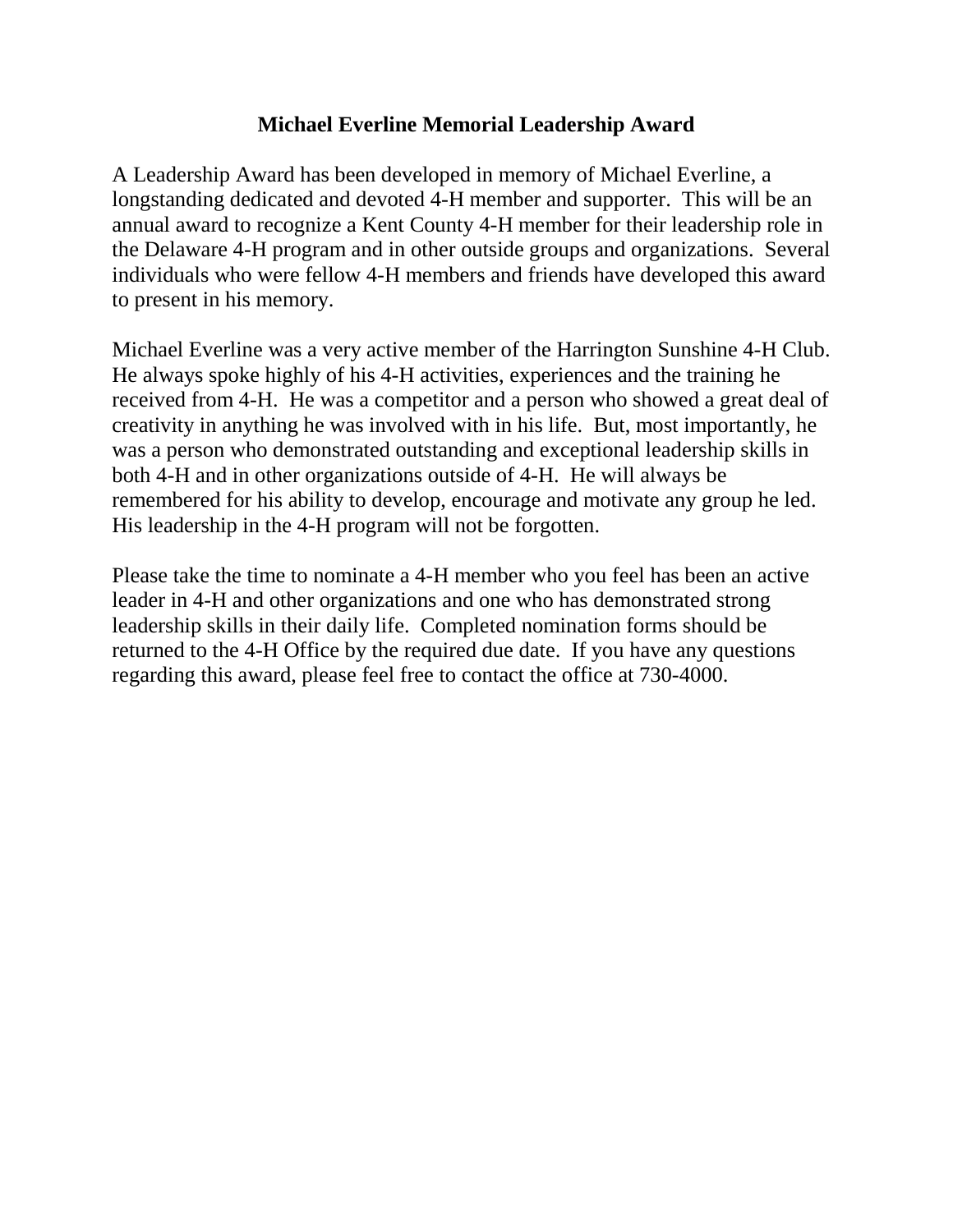## MICHAEL EVERLINE MEMORIAL LEADERSHIP AWARD 20 \_\_

| NOMINEE'S NAME: |        |        | AGE: |  |
|-----------------|--------|--------|------|--|
| <b>ADDRESS:</b> |        |        |      |  |
| CITY:           |        | STATE: | ZIP: |  |
| PHONE;          | EMAIL: |        |      |  |
| 4-H CLUB:       |        |        |      |  |

Please describe the leadership experiences and activities of the 4-H member in the Delaware 4-H program at the following levels:

## LOCAL / CLUB:

## **COUNTY:**

STATE: